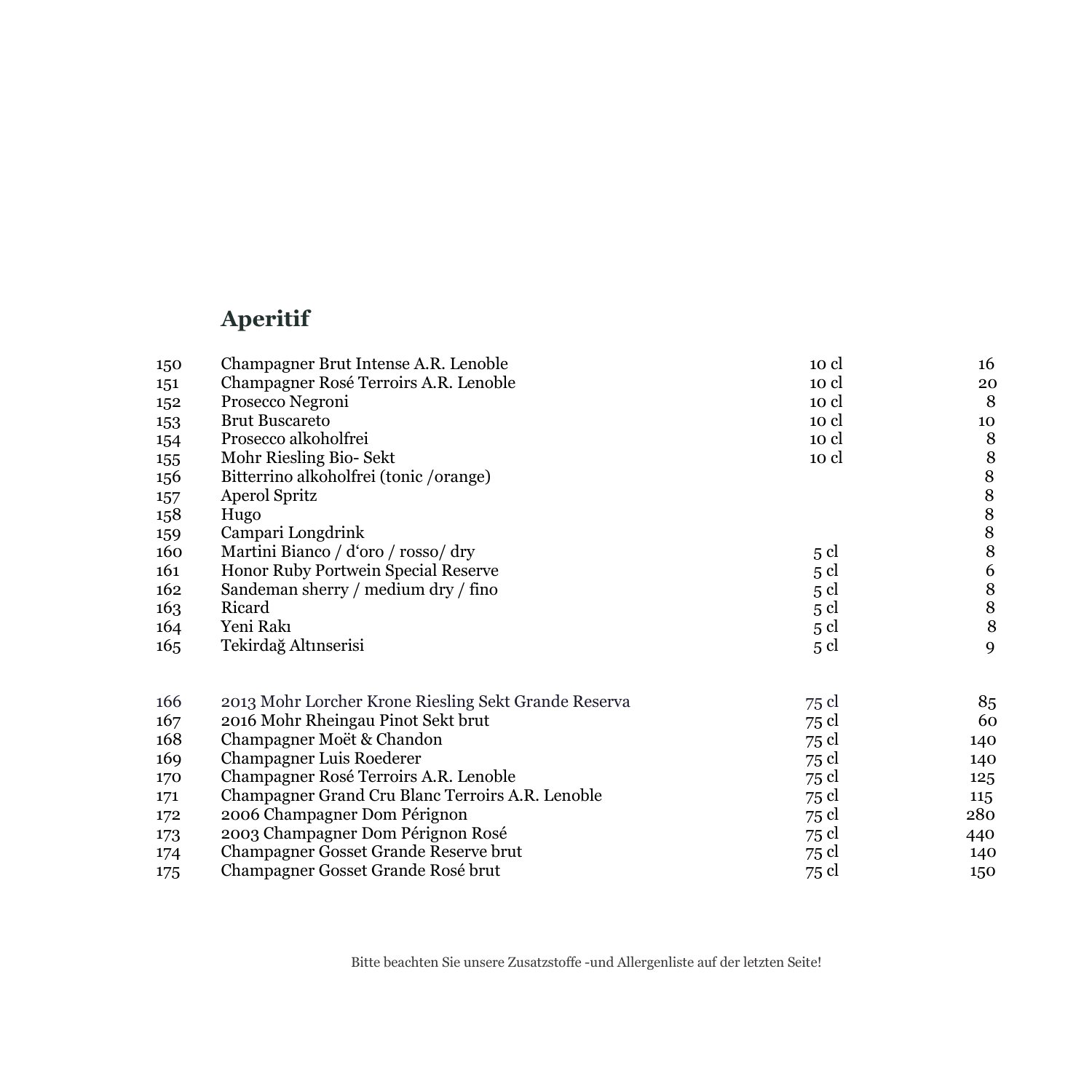### **Salate**

| 600 | Coban salata<br>Gewürfelte Tomaten mit Paprika, Gurken, Zwiebeln, Olivenöl<br>Petersilie und Weißkäse<br>Diced tomatoes with peppers, cucumbers, onions, white cheese,<br>olive oil, feta cheese and parsley (7) | 16 |
|-----|------------------------------------------------------------------------------------------------------------------------------------------------------------------------------------------------------------------|----|
| 601 | Kuzu pirzola salata<br>Gemischte Wildsalatblätter mit Olivenöl-Zitronensauce, dazu Lammkotelett<br>Mixed wild salad leaves with olive oil lemon sauce, with lamb chops                                           | 20 |
| 602 | Keçi peynirli ispanak salata<br>Baby Spinatblätter mit Walnuss, geriebenem Hartziegenkäse und Granatapfel<br>Spinach leaves with walnut, grated hard goat cheese and pomegranate (7-8c.)                         | 16 |
|     | <b>Suppen</b> (zweite Suppe täglich wechselnd)                                                                                                                                                                   |    |
| 610 | Mercimek Çorbası<br>Pürierte rote Linsensuppe<br>Lentil soup $(13c)$                                                                                                                                             | 9  |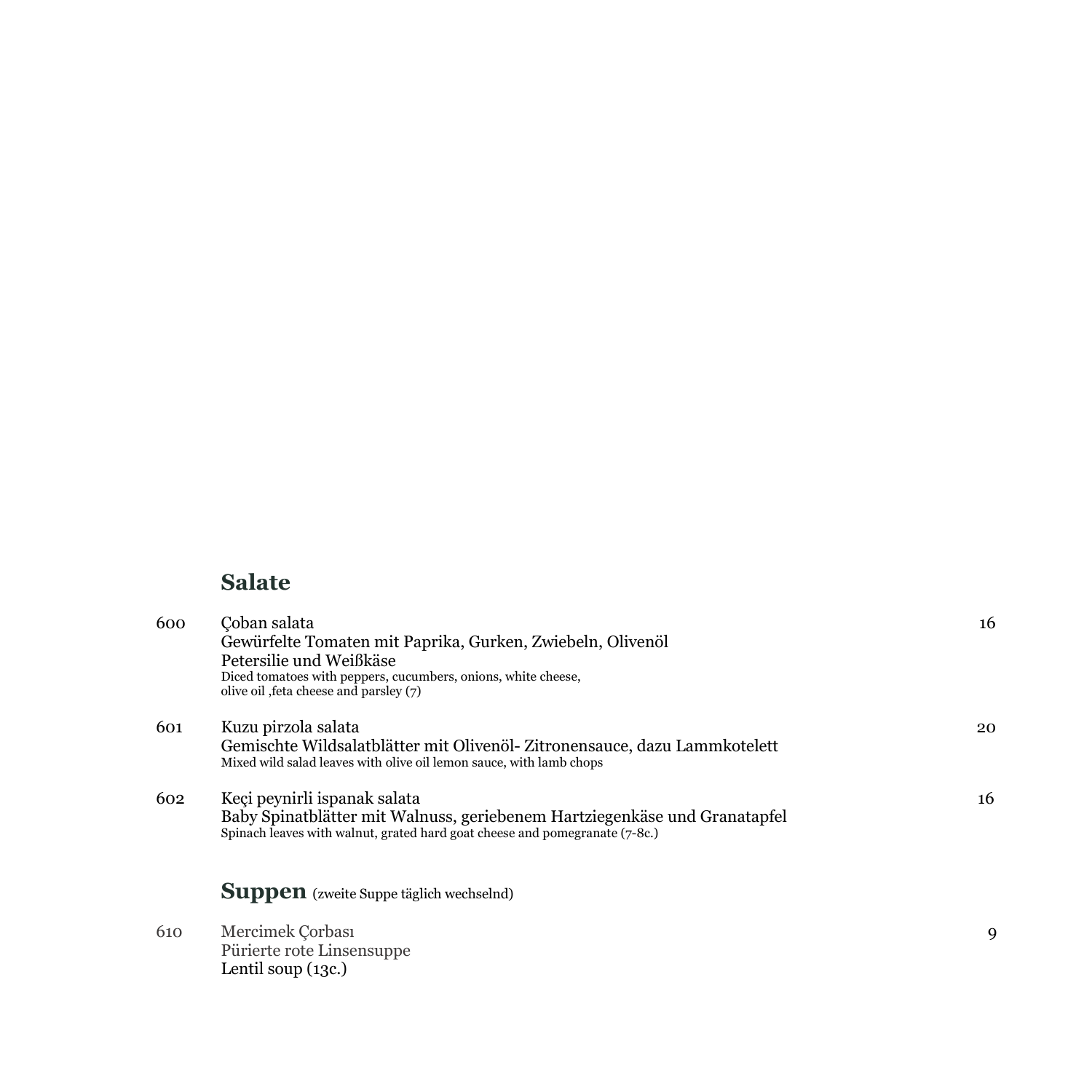### **kalte meze**

| 700 | Karışık soğuk meze<br>Selection for one Persons:                | Komposition für eine Person: aus sechs verschiedenen mezes (1-6)                                                                               | 16 |
|-----|-----------------------------------------------------------------|------------------------------------------------------------------------------------------------------------------------------------------------|----|
| 701 | Karışık soğuk meze: (Iki kişilik)<br>Selection for two Persons: | Komposition für zwei Personen: aus acht verschiedenen mezes (1-8)                                                                              | 30 |
|     | Haydari                                                         | Joghurt mit Pfefferminze und Dillspitzen<br>Yogurt with mint and dill (7)                                                                      |    |
|     | Humus                                                           | Kichererbsenpüree mit gestoßenem Sesam und Buttersauce<br>Mashed chickpeas and crushed sesame with butter sauce (7-11)                         |    |
|     | Enginar püresi                                                  | Artischockenpüree mit Dillspitzen und Olivenöl<br>Pureed Artichoke with dill and olive oil                                                     |    |
|     | Yaprak sarma                                                    | Weinblätter gefüllt mit Reis, Korinthen, Pinienkernen und Dill<br>Vine leaves filled with rice, raisins, pine nuts and dill (8f.-13a.)         |    |
|     | Antep ezme                                                      | Pikanter Tomatensalat mit Zwiebeln, Petersilie und Knoblauch<br>Spicy puree of tomatoes with peppers, onion, garlic and parsley                |    |
|     | Patlıcan salatası                                               | Auberginensalat mit Kräuter<br>Eggplant salad with herbs                                                                                       |    |
|     | Paşa meze                                                       | Weißkäsepüree mit Joghurt, Walnüssen, Paprikapulver und Minze<br>Cream of white cheese and yoghurt with walnuts, spicy pepper and mint (7-8c.) |    |
|     | Kalamar dolması                                                 | Baby- Calamaris gefüllt mit Reis und Kräuter<br>Calamari filled with rice and herbs (15g.)                                                     |    |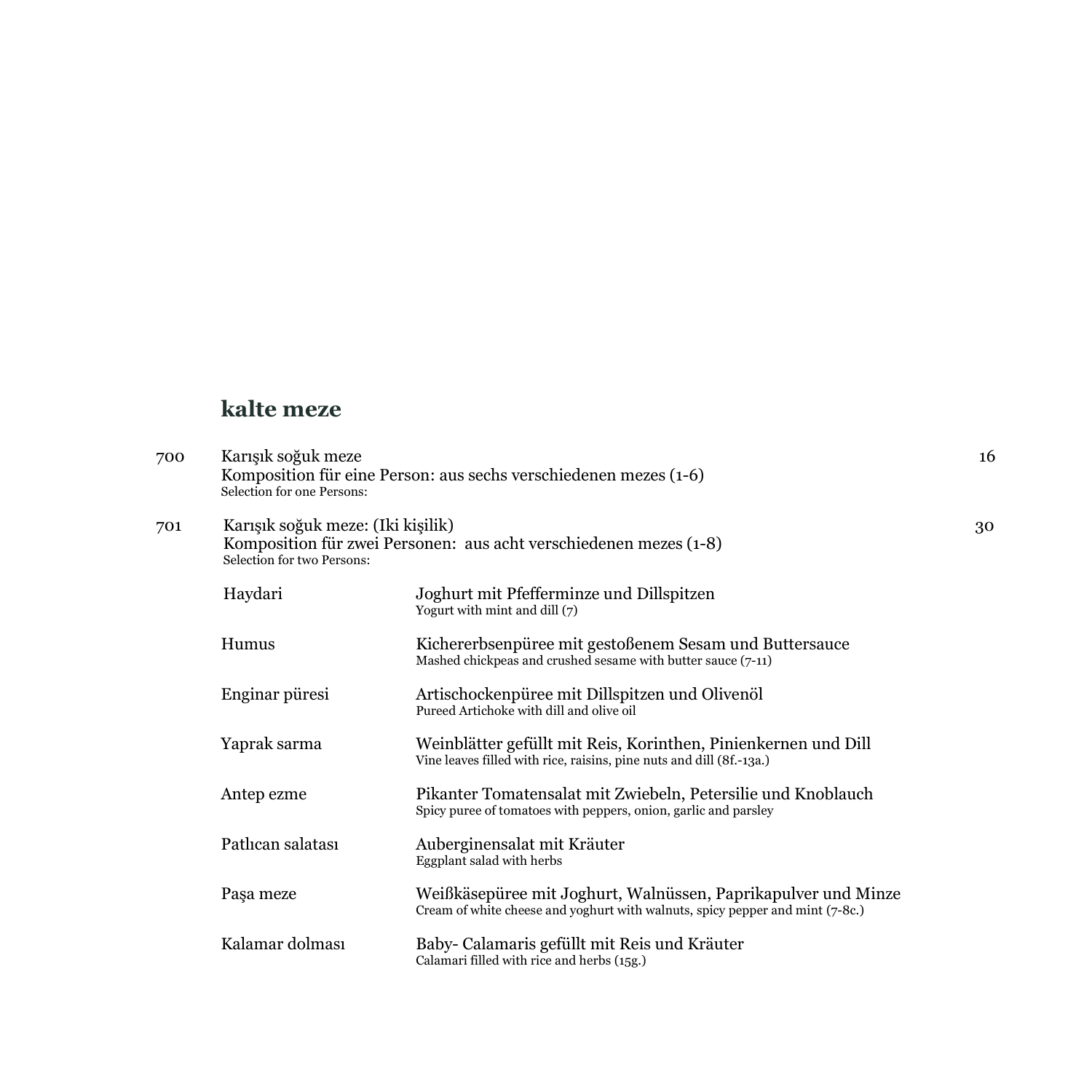#### **warme meze**

| 800 | Karışık sıcak meze: (tek kişilik)<br>Komposition für eine Personen:<br>Selection for one Persons:              |                                                                                                                                                                       | 17 |
|-----|----------------------------------------------------------------------------------------------------------------|-----------------------------------------------------------------------------------------------------------------------------------------------------------------------|----|
| 801 | Karışık sıcak meze: (Iki kişilik)<br>Komposition für zwei Personen:<br>Selection for two Persons:              |                                                                                                                                                                       | 32 |
|     | Sıgara böreği                                                                                                  | Blätterteigröllchen gefüllt mit Weißkäse und Petersilie<br>Puff pastry rolls filled with white cheese and parsley (1a.-3-7)                                           |    |
|     | Mücver                                                                                                         | Reibekuchen aus Gemüse und Käse<br>Grated vegetables with cheese fried (1a.-3.-7)                                                                                     |    |
|     | Patlican ve kabak                                                                                              | Aubergine- und Zucchinistreifen mit Tomaten- Joghurtsauce<br>Eggplant and courgette strips with tomato yoghurt sauce (7-13c.)                                         |    |
|     | Mantar dolması                                                                                                 | Gebackene Champignon gefüllt mit Weißkäse,<br>Kartoffelpüree und Kräuter<br>Baked mushroom stuffed with white cheese, mashed potatoes and herbs<br>$(13b. -7. -13d.)$ |    |
|     | Kaşarlı kadınbudu                                                                                              | Gebackene Köfte aus Reis und Hackfleisch auf Spinat mit Pistazien<br>Baked köfte from rice and minced meat on spinach with pistachios (1a.-3-7-8e.)                   |    |
| 802 | Tavada deniz karidesi<br>aus der Pfanne in Tomaten-Sahnesauce<br>Fried scampis, tomatoes, slices of courgette, | Scampis, Tomaten, Zucchinischeiben, Chilipaprika und Weißkäse<br>chilipeppers and white cheese with creamy tomato sauce (2e.-7-13c.)                                  | 16 |
| 803 | Kıymalı mantı<br>dazu Chilipaprika-Buttersauce<br>served with a chili pepper-butter-sauce (1a.-3-7)            | Maultaschen gefüllt mit Hackfleisch und Zwiebeln auf Joghurt-Knoblauchduo,<br>Pasta squares filled with mincemeat and onions on a joghurt-garlic duo,                 | 15 |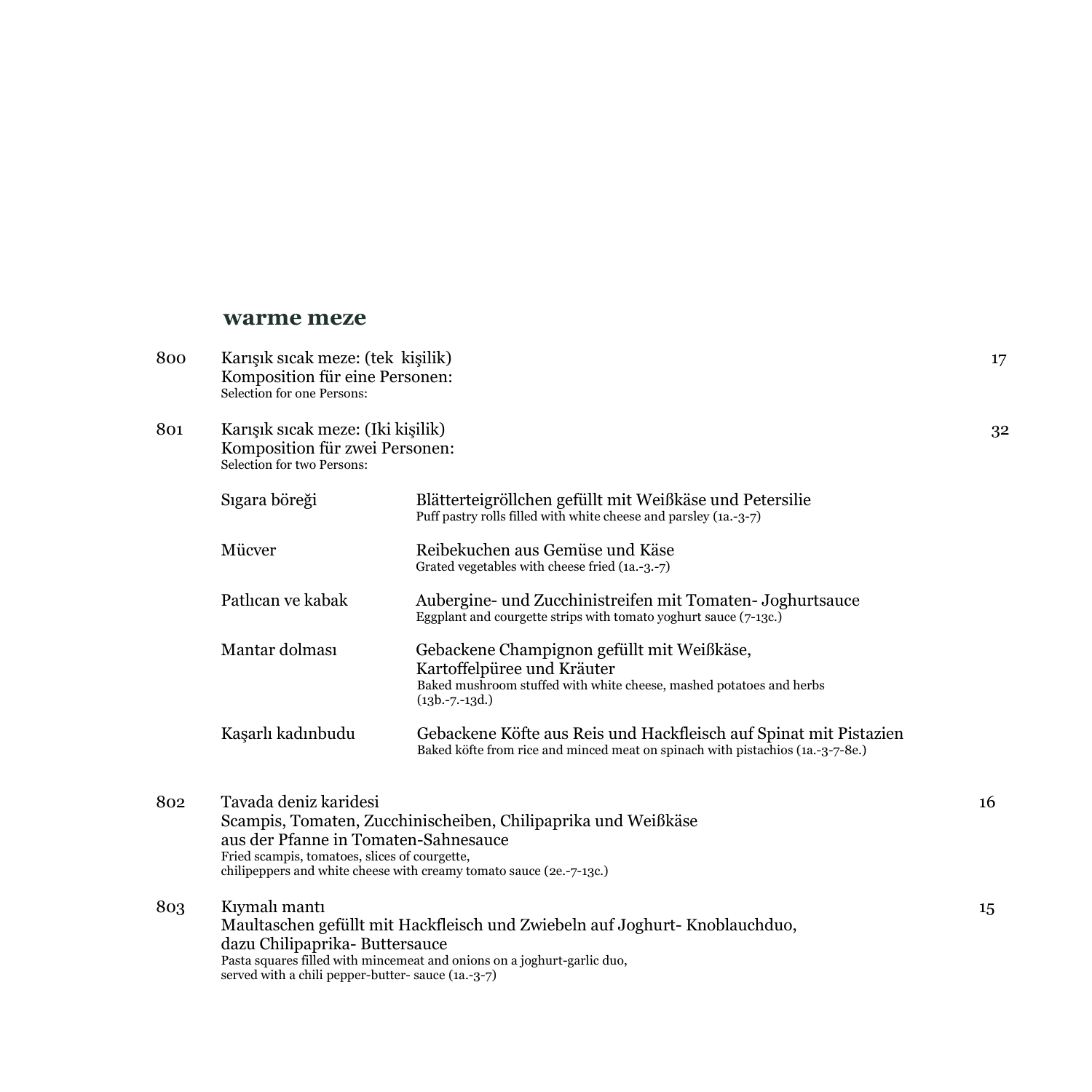#### **Lamm - Kalb - Rind**

| 900 | Kuzu kafes pirzola<br>Irisches Lammcarré mit Kräuterkruste auf Balsamico-Thymian-Rotweinsauce,<br>dazu Kartoffelpüree und Gemüse<br>Irish lamb chops with herb crust on balsamico - thyme- red wine sauce,<br>served with mashed potatoes and vegetables (7-14a.-13d.)                                                    | 40 |
|-----|---------------------------------------------------------------------------------------------------------------------------------------------------------------------------------------------------------------------------------------------------------------------------------------------------------------------------|----|
| 901 | Kuzu sırtı Iskender<br>Irisches Lammrückenfilet auf geröstetem Brot und Joghurt, dazu Tomaten-Buttersauce<br>Irish lamb back fillet on toasted bread and yoghurt,<br>with tomato butter sauce (1a.-7-13c.)                                                                                                                | 36 |
| 902 | Incir soslu kuzu sırtı<br>Irisches Lammrückenfilet mit Pistazien, Pinienkernen, Korinthen<br>auf Maronen- Feigen- Yakutsauce, dazu Rosmarinkartoffeln<br>Irish lamb back fillet filled with pine nuts and blackcurrants, on Chestnut- fig-Yakutsauce,<br>served with rosemary potatoes (8e.- 8f.-13a.- 8a.-14a.-13c.-1k.) | 40 |
| 903 | Balsamik soslu kuzu file<br>Neuseeländisches Lammfilet mit Cocktailtomaten in Rotwein- Balsamicosauce,<br>Charlotten und Rosmarin, dazu Reis und Gemüse<br>New Zealand fillet of lamb with cherry tomatoes in a red wine balsamico sauceshalotts and rosemary,<br>served with rice and vegetables (14a.)                  | 35 |
| 904 | Fıstıklı sığır fileminyon<br>Rinderfilet mit Pistazienkruste auf Traubenmelasse-Balsamico- Rotweinsauce,<br>dazu orientalische Pfannenkartoffel und Gemüse<br>Beef tenderloin with pistachio crust on grape molasses-balsamic red wine sauce,<br>to oriental pan potato and vegetables (1a.-8e.-14a.-13c.-13d.)           | 44 |
| 905 | Dana Hünkar beğendi<br>Geschnetzeltes Kalbsfilet in Tomatensud auf Auberginenpüree<br>mit Goudakäse und Buttersauce<br>Sliced veal fillet in tomato broth on eggplant puree with Gouda cheese and butter-sauce (7-13c.)                                                                                                   | 35 |
| 906 | Adana Kebab<br>Pikanter Hackspieß auf Tomatensauce, dazu Bulgur Pilav und Grillgemüse<br>Spicy minced skewer on tomato sauce, served with Bulgur- Pilav and grilled vegetables (13c.)                                                                                                                                     | 27 |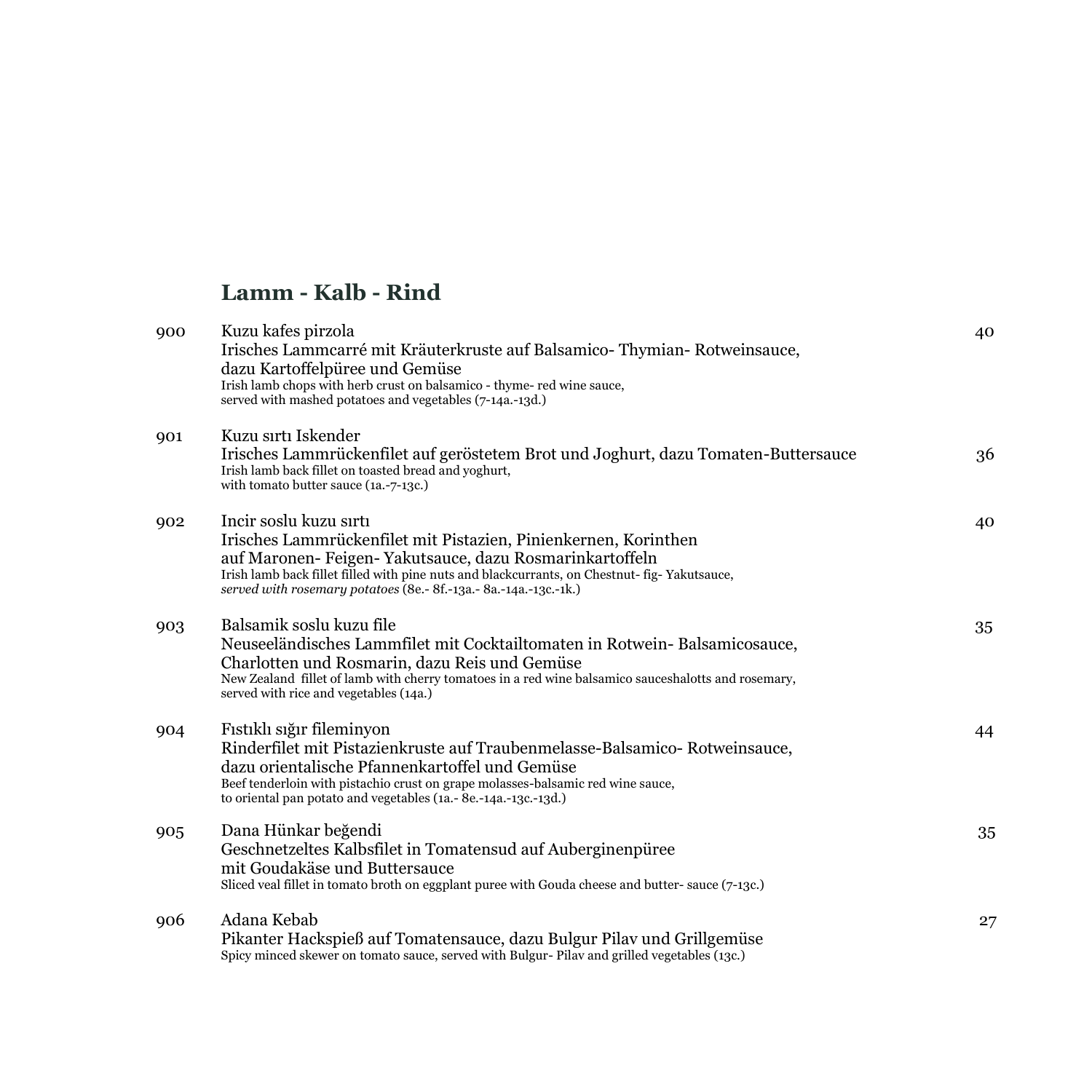# **vegetarische Speisen**

| 1000 | Kabak dolması<br>Gebackene Zuchinni mit Kashkavalkäse, Pinienkernen und Champignons<br>auf Tomatensauce aus dem Ofen, dazu Reis<br>Baked courgette with kashkavalcheese, pine nuts and champignons<br>on tomato sauce from the oven, served with rice (7-8f.-13c.-13b.)                                 | 20 |
|------|---------------------------------------------------------------------------------------------------------------------------------------------------------------------------------------------------------------------------------------------------------------------------------------------------------|----|
| 1001 | Imam bayıldı<br>Aubergine gefüllt mit Tomaten, Paprika, Pinienkernen, Zwiebeln<br>und Knoblauch auf Tomatensauce aus dem Ofen, dazu Reis und Cacik<br>Eggplant filled with tomato, peppers, pine nuts, onion baked in the oven<br>dressed with tomato sauce and served with rice and Cacık (8f.-13c.-7) | 20 |
| 1002 | Yoğurtlu sebzeli tava<br>Bunte Gemüsepfanne auf Knoblauch-Joghurtsauce<br>Selection of pan fried vegetables topped with a yoghurt garlic sauce (7)                                                                                                                                                      | 20 |
|      | <b>Geflügel</b>                                                                                                                                                                                                                                                                                         |    |
| 1050 | Tavuk dolması (organik)<br>Gefüllte Bio-Hähnchenbrust mit Spinat, Reis,<br>Pinienkernen und Möhren auf Parmesan-Sahnesauce, dazu gegrilltes Gemüse<br>Stuffed organic chicken breast with spinach, rice, pine nuts and carrots on a parmesan-cream- dressing,<br>served with grilled vegetables (8f.-7) | 26 |
|      | Kinder-Menüs (nur für Kinder bis 12 Jahre)                                                                                                                                                                                                                                                              |    |
| 1100 | Tavuk göğsü<br>Hähnchenbrustfilet auf Tomatensauce mit Pommes,<br>Sıgara böreği und Cacık, dazu Mayonnaise und Ketchup<br>Chicken breast fillet on tomato sauce with french fries,<br>sigara böreği and cacik, served with mayonnaise and ketchup (1a.-13c.-7)                                          | 15 |
| 1101 | Domates soslu Spaghetti<br>Spaghetti mit Tomatensauce<br>Spaghetti with tomato sauce (1a.-3-13c.)                                                                                                                                                                                                       | 14 |
|      |                                                                                                                                                                                                                                                                                                         |    |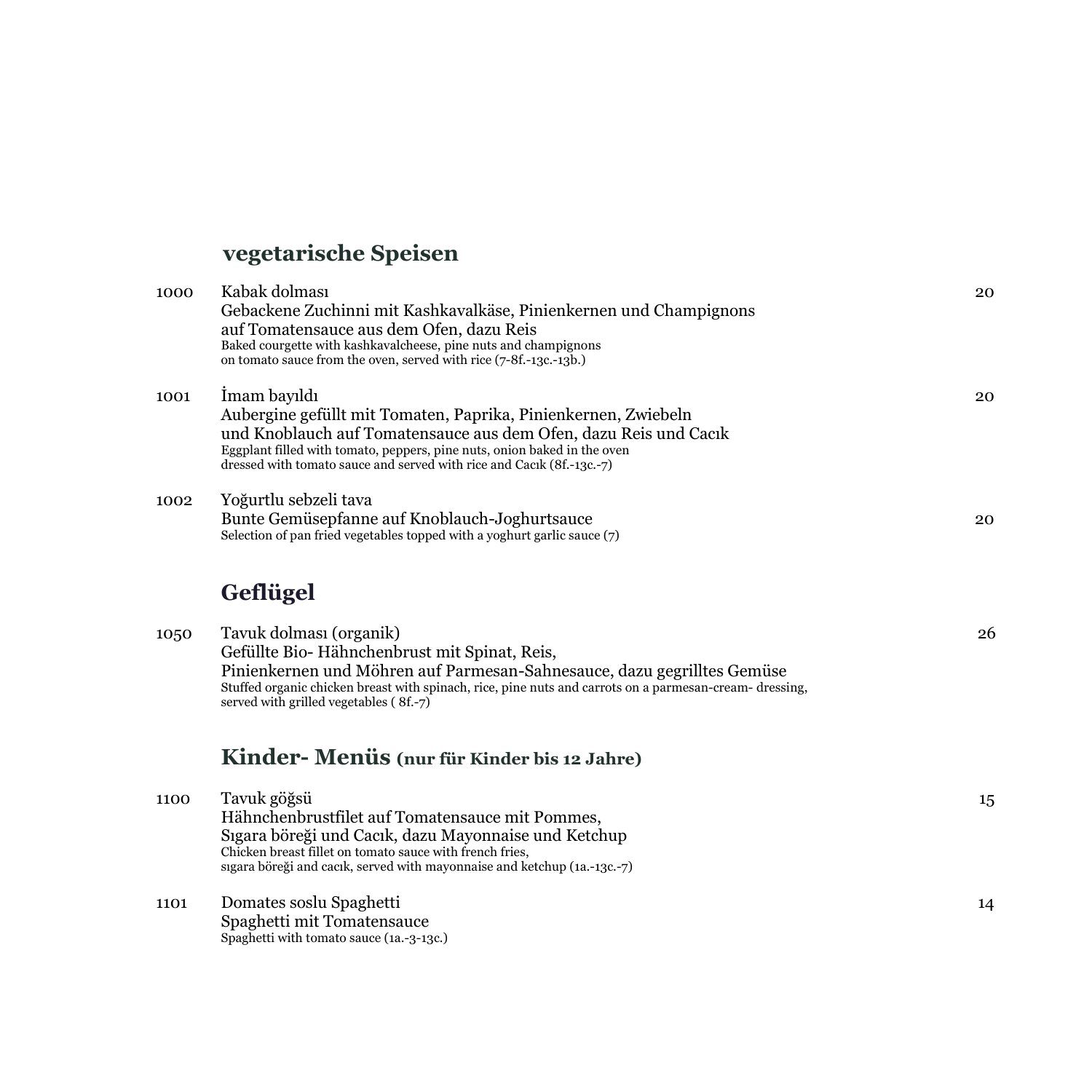# **Heiß**

| 1  | Türkischer schwarzer Tee | $^{2,5}$ |
|----|--------------------------|----------|
| 2  | Türkischer Apfeltee      | $^{2,5}$ |
| 3  | Türkischer Mokka         | 3        |
| 4  | Kräuter- oder Früchtetee | 4        |
| 5  | <b>Frischer Minzetee</b> | 4,5      |
| 6  | Espresso                 | 3        |
| 7  | Espresso doppio          | 4,5      |
| 8  | Espresso macchiato       | 3,5      |
| 9  | Caffè                    | 3,5      |
| 10 | Cappuccino               | 3,5      |
| 11 | Latte macchiato          | 4        |
| 12 | Kakao                    |          |

### **Soft**

| 20 | Selters Mineralwasser "light"    | 25 cl |                |
|----|----------------------------------|-------|----------------|
| 21 | Selters Mineralwasser "light"    | 75 cl | 7,5            |
| 22 | Selters Mineralwasser "naturell" | 25 cl | 4              |
| 23 | Selters Mineralwasser "naturell" | 75 cl | 7,5            |
| 24 | Coca Cola                        | 20 cl | 4,5            |
| 25 | Coca Cola light                  | 20 cl | 4,5            |
| 26 | Coca Cola zero                   | 20 cl | 4,5            |
| 27 | Fanta                            | 20 cl | 4,5            |
| 28 | Sprite                           | 20 cl | 4,5            |
| 29 | Apfelschorle                     | 20 cl | 4,5            |
| 30 | Schweppes Tonic Water            | 20 cl | 4,5            |
| 31 | Schweppes Bitter Lemon           | 20 cl | 4,5            |
| 32 | Schweppes Ginger Ale             | 20 cl | 4,5            |
| 33 | Avran                            | 20 cl | $\overline{4}$ |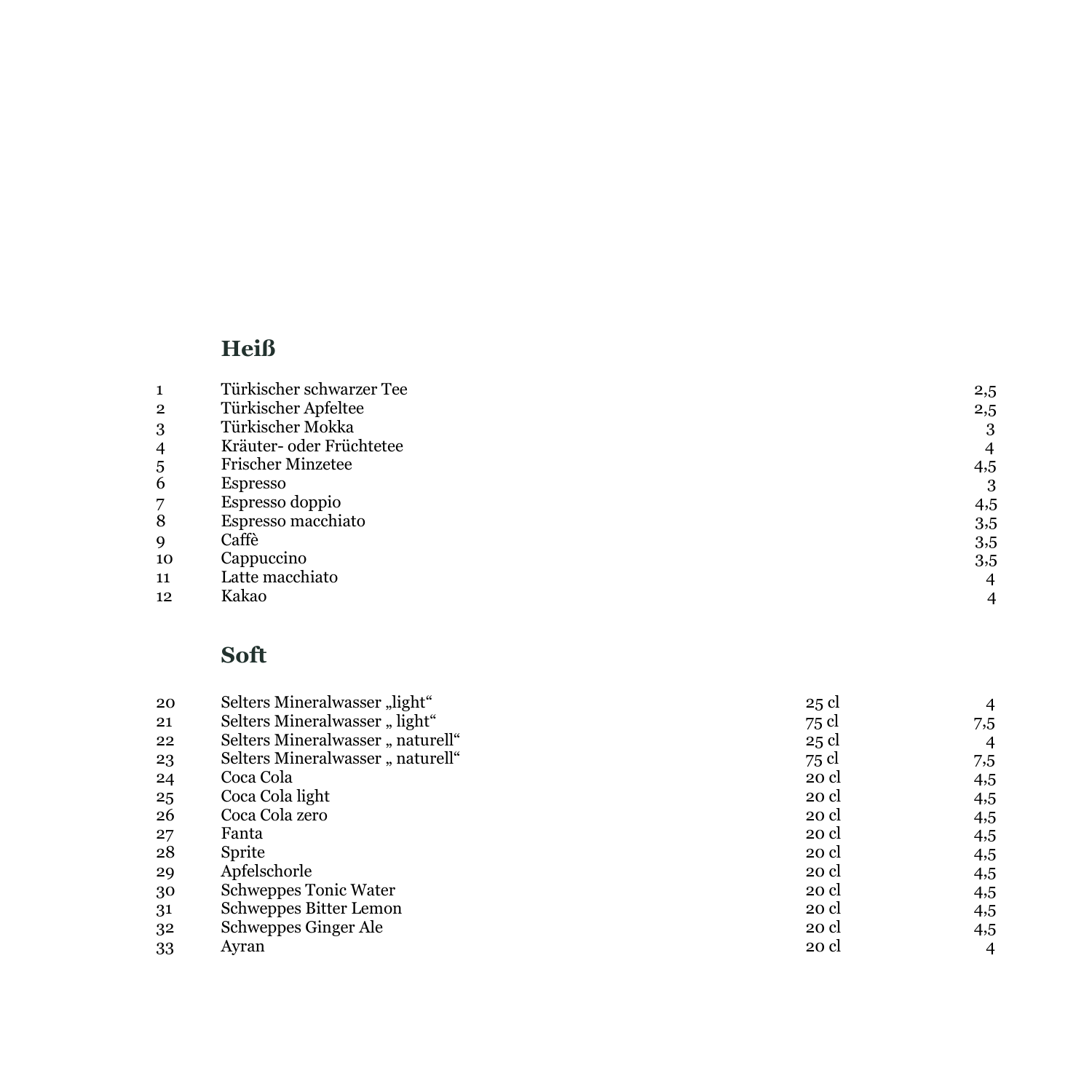#### **S a ft/Nektar**

| 40 | Apfelsaft      | 20 cl | 5 |
|----|----------------|-------|---|
| 41 | Orangensaft    | 20 cl | 5 |
| 42 | Kirschnektar   | 20 cl | 5 |
| 43 | Bananennektar  | 20 cl | 5 |
| 44 | Pfirsichnektar | 20 cl | 5 |

### **Bier**

| 50 | Efes Pilsener       | 33 cl |  |
|----|---------------------|-------|--|
| 51 | Stauder Pilsener    | 33 cl |  |
| 52 | Stauder alkoholfrei | 33 cl |  |
| 53 | Frankenheim Alt     | 33 cl |  |
| 54 | Erdinger Weiß       | 50 cl |  |

# **Digestiv**

| Ramazzoti Amaro           | 2 cl  | 6  |
|---------------------------|-------|----|
| Aalborg Jubiläums Akvavit | 2 cl  | 6  |
| Averna                    | 2 cl  | 6  |
| Fernet Branca / Menta     | 2 cl  | 6  |
| Landerer Obstbrand        | 2 cl  | 6  |
| Landerer Williams         | 2 cl  | 6  |
| Landeron Williamsbirne    | 2 cl  | 6  |
| Berta Monprà Grappa       | 2 cl  | 10 |
| Yeni Raki                 | 35 cl | 45 |
| Tekirdag Altınserisi      | 20 cl | 35 |
|                           |       |    |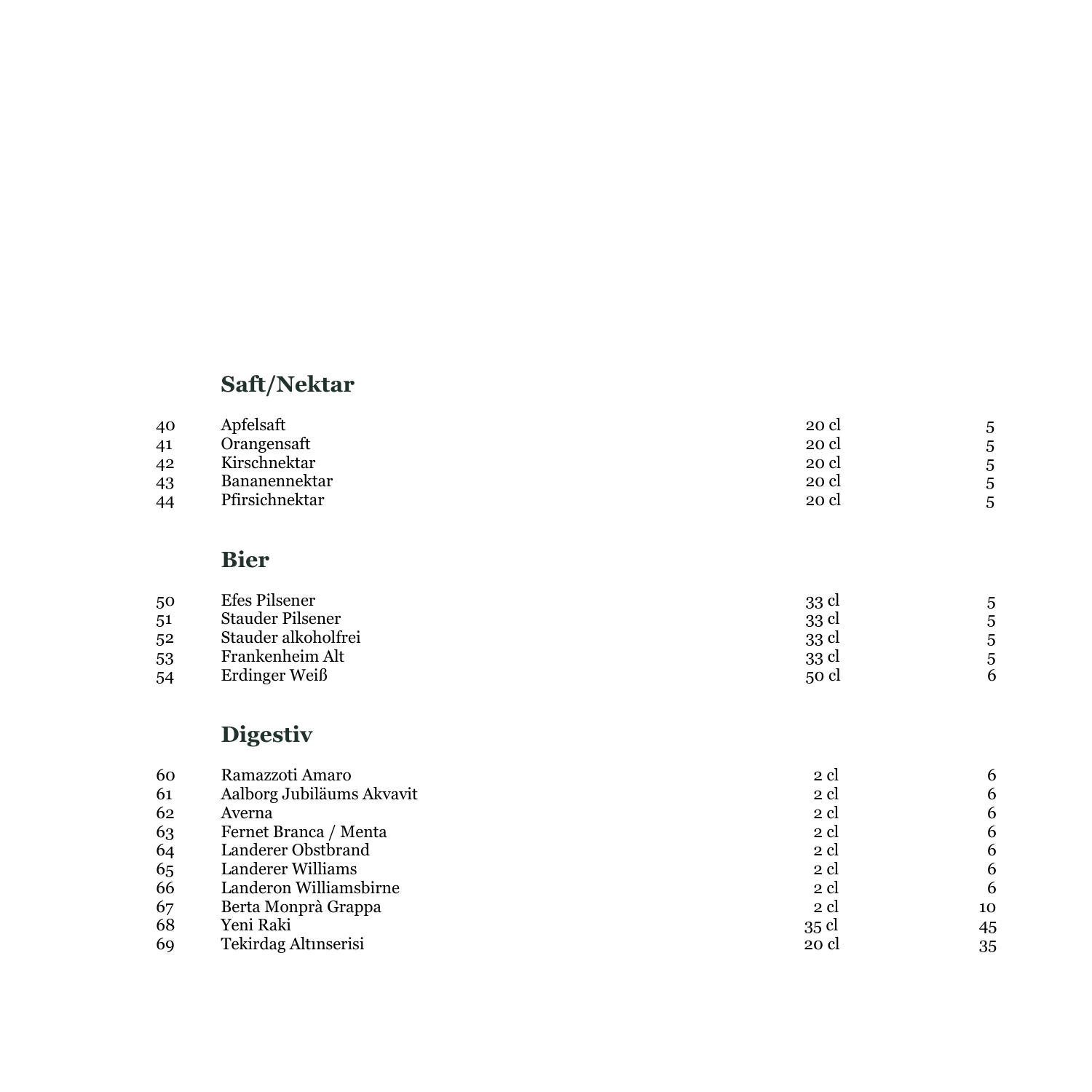### **Likör**

| 70 | Sambuca             | 2 cl |  |
|----|---------------------|------|--|
| 71 | Batida de Coco      | 2 cl |  |
| 72 | Baileys Irish Cream | 2 cl |  |
| 73 | Amaretto            | 2 cl |  |

#### **Brandy - Cognac**

| 80 | Almirante Brandy Solera Reserva | 2 cl |  |
|----|---------------------------------|------|--|
| 81 | Osborne Veterano                | 2 cl |  |
| 82 | Lheraud VSOP (10 Jahre)         | 2 cl |  |
| 83 | Remy Martin VSOP                | 2 cl |  |
| 84 | Aalborg Jubiläums Akvavit       | 2 cl |  |

#### **Wh i skey**

| $90^{\circ}$ | Jim Beam                         | 4 cl | 10 |
|--------------|----------------------------------|------|----|
| Q1           | Tullamore                        | 4 cl | 10 |
| Q2           | Glendronach pure malt (12 Jahre) |      | 10 |

### **Hard**

| 100<br>101 | Sauza Tequila gold / weiß<br>Absolut Vodka | 2 cl<br>2 cl |   |
|------------|--------------------------------------------|--------------|---|
| 102        | Black Wood's Gin                           | 2 cl         |   |
| 103        | Havana Club Rum                            | 2 cl         | a |